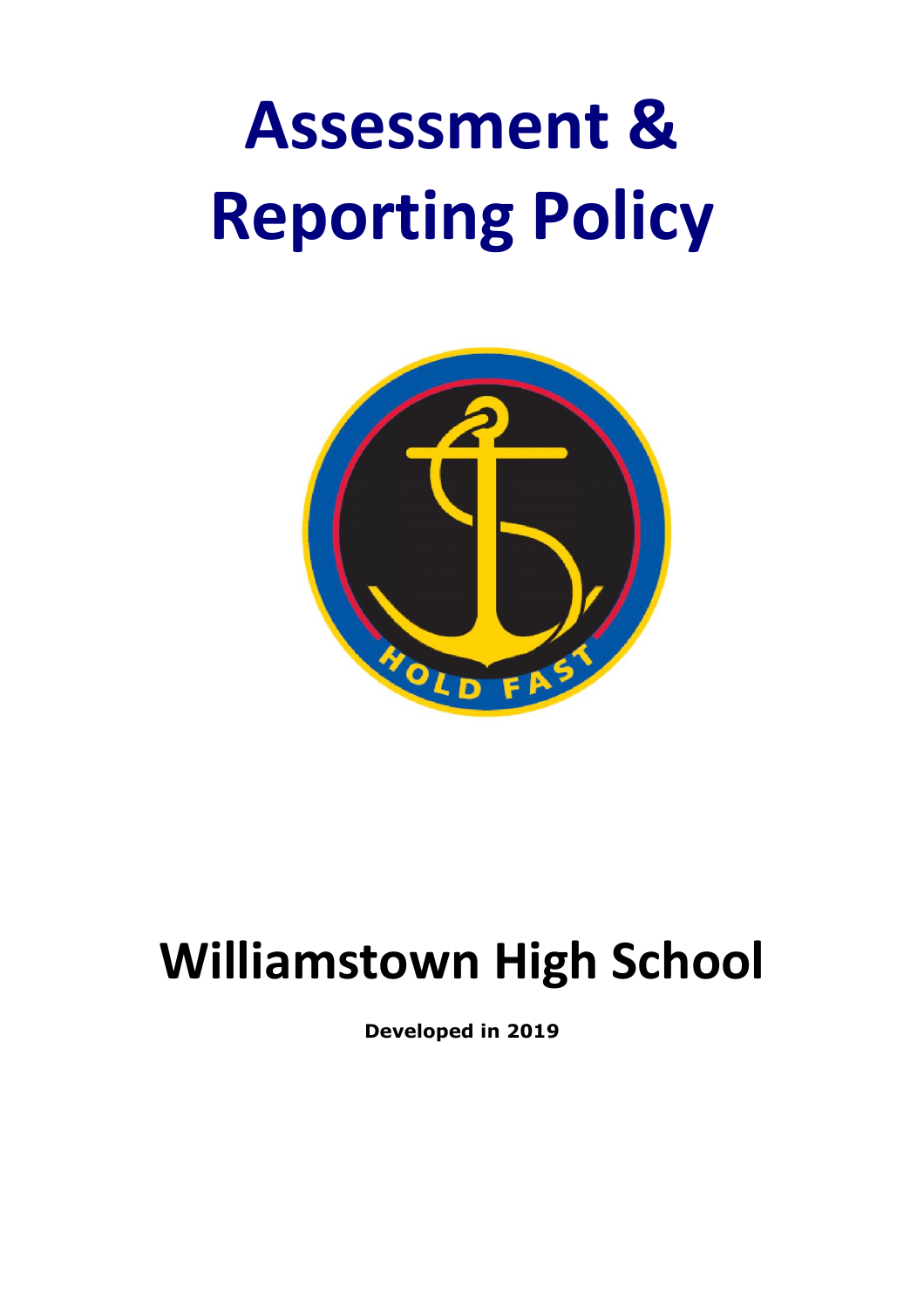

I

### **Assessment and Reporting Policy**

| <b>Development process</b>                                                                                                                        | <b>Rationale</b><br>1.                                                                                                                                                                                                                                                                                                                                                               |
|---------------------------------------------------------------------------------------------------------------------------------------------------|--------------------------------------------------------------------------------------------------------------------------------------------------------------------------------------------------------------------------------------------------------------------------------------------------------------------------------------------------------------------------------------|
| This statement<br>explains "why" the<br>policy has been                                                                                           | Schools are advised to develop a school-based policy on assessment and reporting to complement<br>their school's teaching and learning plan.                                                                                                                                                                                                                                         |
| developed. The<br>general overview of<br>the policy refers to any<br>background or<br>directives that led to<br>the development of<br>the policy. | Schools are required to issue reports to parents twice a year and to offer interviews to<br>parents/guardians to discuss their child's progress. In order to maximise student learning growth and<br>achievement, Williamstown High School has consulted with the community to expand upon this<br>minimum standard, and as such, we offer a wider range of reporting opportunities. |
|                                                                                                                                                   | Assessment is an integral part of the curriculum delivery program, providing clear learning outcomes<br>against which a student's progress can be measured and improved.                                                                                                                                                                                                             |
|                                                                                                                                                   | The specific requirements and expectations of students and staff will depend upon students' year level,<br>specific learning needs and/or course being undertaken. An Assessment and Reporting Guidelines<br>document consistent with this policy will be developed and updated as required.                                                                                         |
|                                                                                                                                                   | This policy establishes a common framework for assessment and reporting across the school and<br>encourages teachers to further improve their practice.                                                                                                                                                                                                                              |
|                                                                                                                                                   | 2.<br><b>Purpose</b>                                                                                                                                                                                                                                                                                                                                                                 |
| A brief statement<br>defining "what" the<br>policy is intended to<br>accomplish and the<br>aim of the policy.                                     | The purpose of Assessment and Reporting is to:<br>improve student outcomes by providing feedback that engages students in their own learning<br>and encourages them to take ownership of their learning<br>gives students and their parents/guardians a measure of progress at a point in time.<br>Assessment                                                                        |
|                                                                                                                                                   | Teachers will participate in ongoing professional dialogue in the implementation of the three<br>overarching purposes of Assessment:                                                                                                                                                                                                                                                 |
|                                                                                                                                                   | Assessment for learning; this occurs when teachers use inferences about student progress to<br>$\bullet$<br>inform their teaching<br>Assessment as learning; this occurs when students reflect on and monitor their progress to<br>$\bullet$                                                                                                                                         |
|                                                                                                                                                   | inform their future learning goals<br>Assessment of learning; this occurs when teachers use evidence of student learning to make<br>judgments on student achievement against goals, criteria and/or standards                                                                                                                                                                        |
|                                                                                                                                                   | Reporting<br>Teachers will report to students and parents/guardians:                                                                                                                                                                                                                                                                                                                 |
|                                                                                                                                                   | using a continuous reporting system that provides timely feedback so that students can make<br>improvements                                                                                                                                                                                                                                                                          |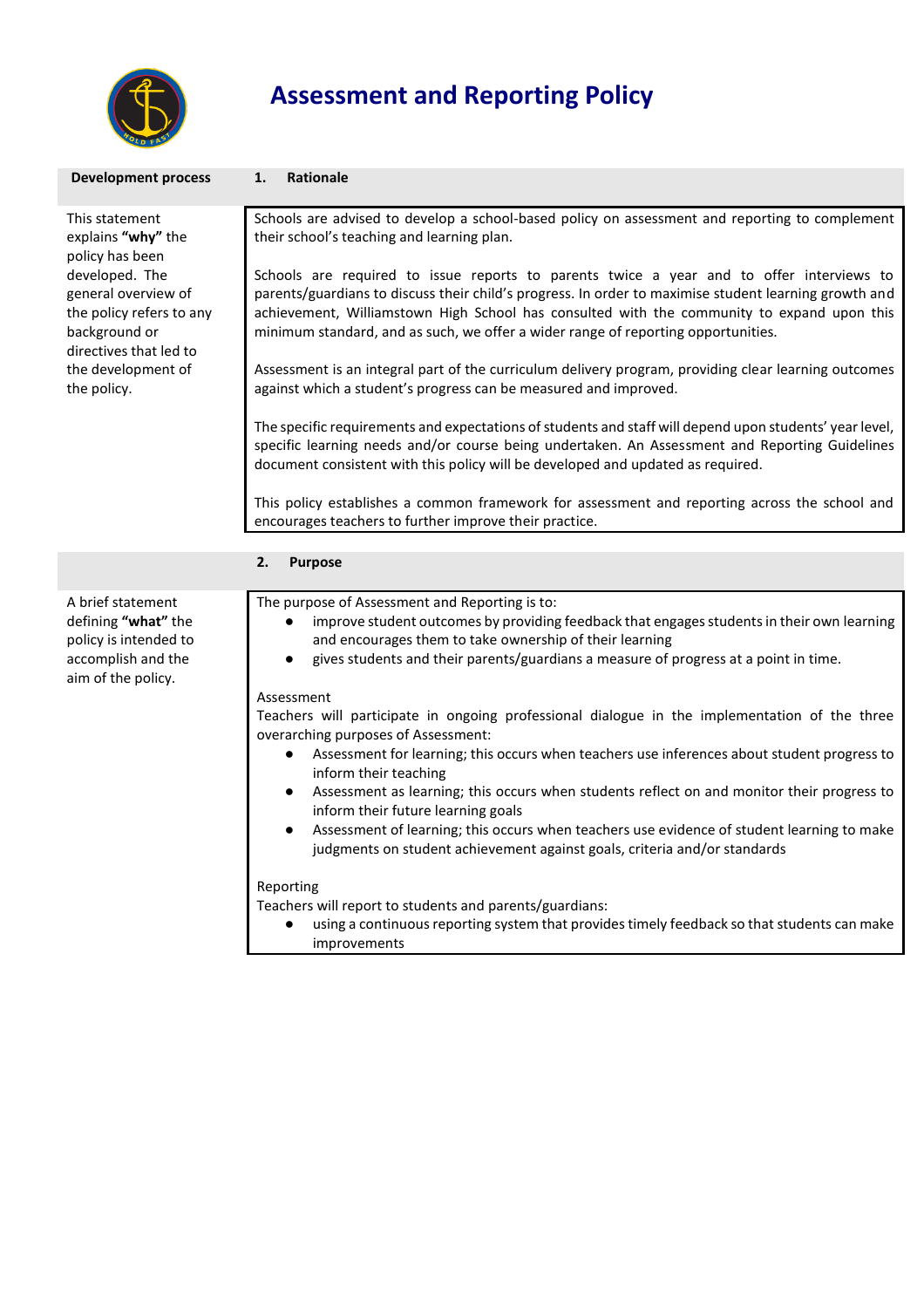#### This section details **"how"** the policy statement will be achieved. It may set requirements for different parts of the school community (for example, staff, students, parents) as well as outlining **"who"** will be responsible for the implementation of the policy.



- judgments against set criteria; these are typically used for major assignments
- observations of student participation, performances and habits, for oral presentations, practical work, physical activities etc
- scores on standardised tests, including NAPLAN
- self and peer assessments on a wide range of tasks

2. The School will provide assessments to parents/guardians and students which:

- are regular and available soon after tasks have been completed
- are both formative (in-progress) and summative (at the conclusion)
- provide opportunities for parents/guardians, students and teachers to discuss student progress and inform future plans
- meet the requirements of the Department of Education and Training (DET) and Victorian
- Curriculum and Assessment Authority (VCAA) including Victorian Curriculum Standards and VCE/VET/VCAL Outcomes as applicable.

3. Teachers are expected to:

- make judgements which enable them to set appropriate learning targets for students
- ensure that opportunities exist to apply each of the purposes of assessment
- maintain up to date records of student achievement
- provide parents/guardians with timely feedback about their child's performance

This section outlines the specific and practical applications of the policy to clarify the expectations to the school community.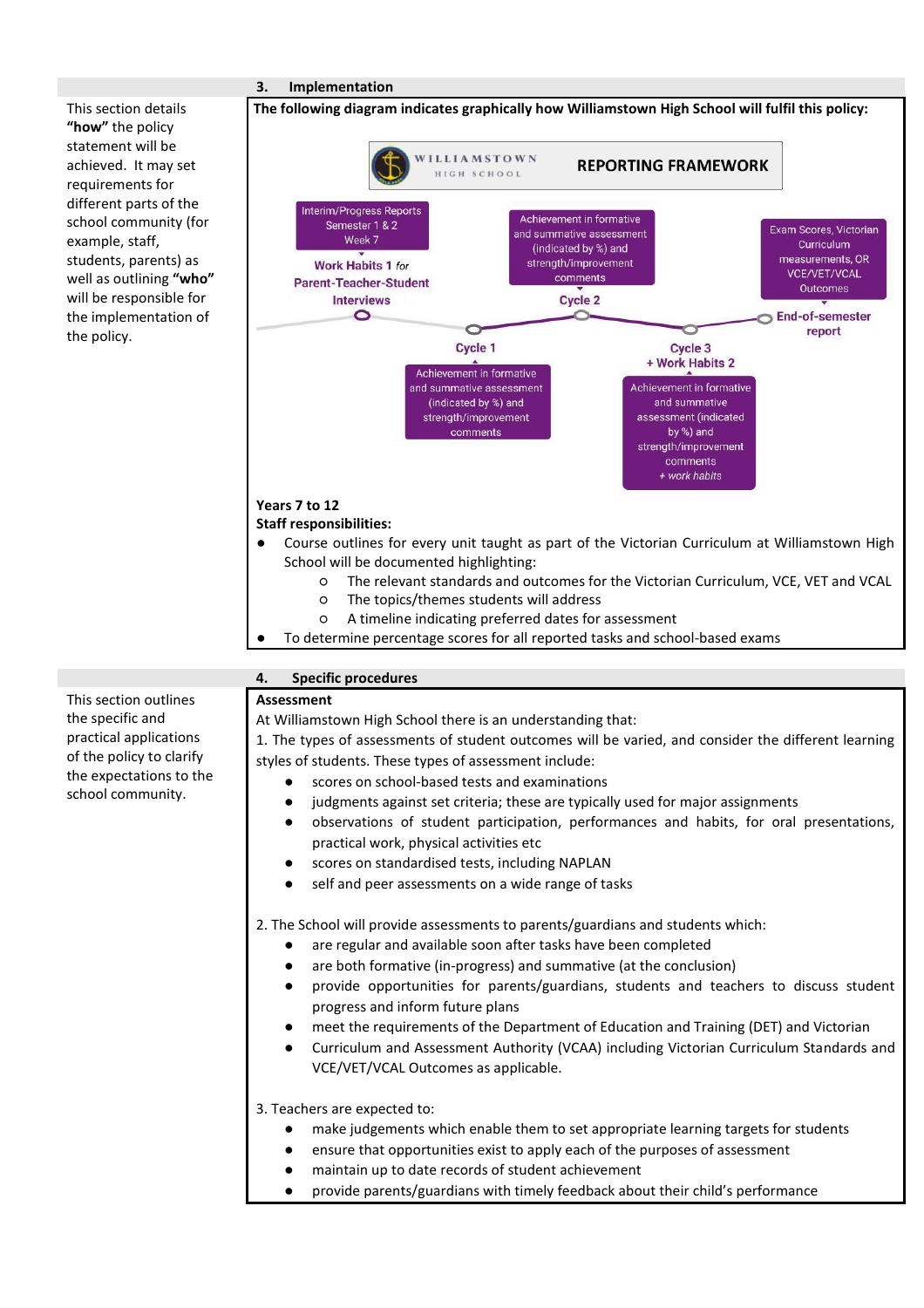- assess and moderate student achievements according to the common criteria as determined by the curriculum area, and other mandated authorities (e.g. VCAA).
- work with colleagues to ensure that assessment criteria are consistent for students across the learning program
- inform students of assessment criteria when tasks are set
- provide opportunities for students to reflect on their learning
- 4. Students are expected to:
	- ensure that they are aware of all assessment requirements, including expectations, criteria and due date(s)
	- work to the best of their ability
	- complete homework as assigned
	- be prepared for work in all classes
	- actively participate in self-evaluations
	- meet with their teacher to obtain work if they are absent from school
	- seek additional assistance from their teacher, as required
	- achieve a minimum of 50% on assessment tasks in Year 10 and VCE courses (to demonstrate a satisfactory outcome)
	- undertake a redemption process to obtain a satisfactory outcome if assessment task scores are below 50% (consult redemption process)

5. Parents/Guardians are expected to assist their child by:

- providing their child with all textbooks and other resources listed on the booklist
- attending interviews with teachers as requested
- monitoring their child's progress
- informing the School of any issues which may impact on their child's performance

#### **Moderation**

- To ensure the integrity of all formative and summative assessment, it is essential that there is consistency of decisions made by teachers of individual studies and consistency of decisions made by multiple teachers of one study.
- Where there is more than one class in a study, teachers should engage in consultation to arrive at a school assessment, whereby:
	- Teachers meet to discuss assessment criteria, topics and approaches used for the task
	- Teachers ensure that the task and conditions are consistent for all students within that study
	- Teachers assess the work from their own classes
	- Teachers share and assess samples of each other's work
- Each CAT has their own moderation model in place.

#### **Reporting**

At Williamstown High School, students' academic achievements are reported in a number of ways:

#### **1. Progressive Results Online**

Student scores are frequently posted online for parents/guardians and students

#### **2. Interim Reports**

Interim Reports are prepared mid-semester and are made available to parents/guardians and students prior to Parent/Teacher/Student interviews

#### **3. Notification regarding poor academic performance**

Communication is made with home (and stored online) when students are at risk of, or are not, meeting the School's progression requirements (see the School's Student Progression Policy)